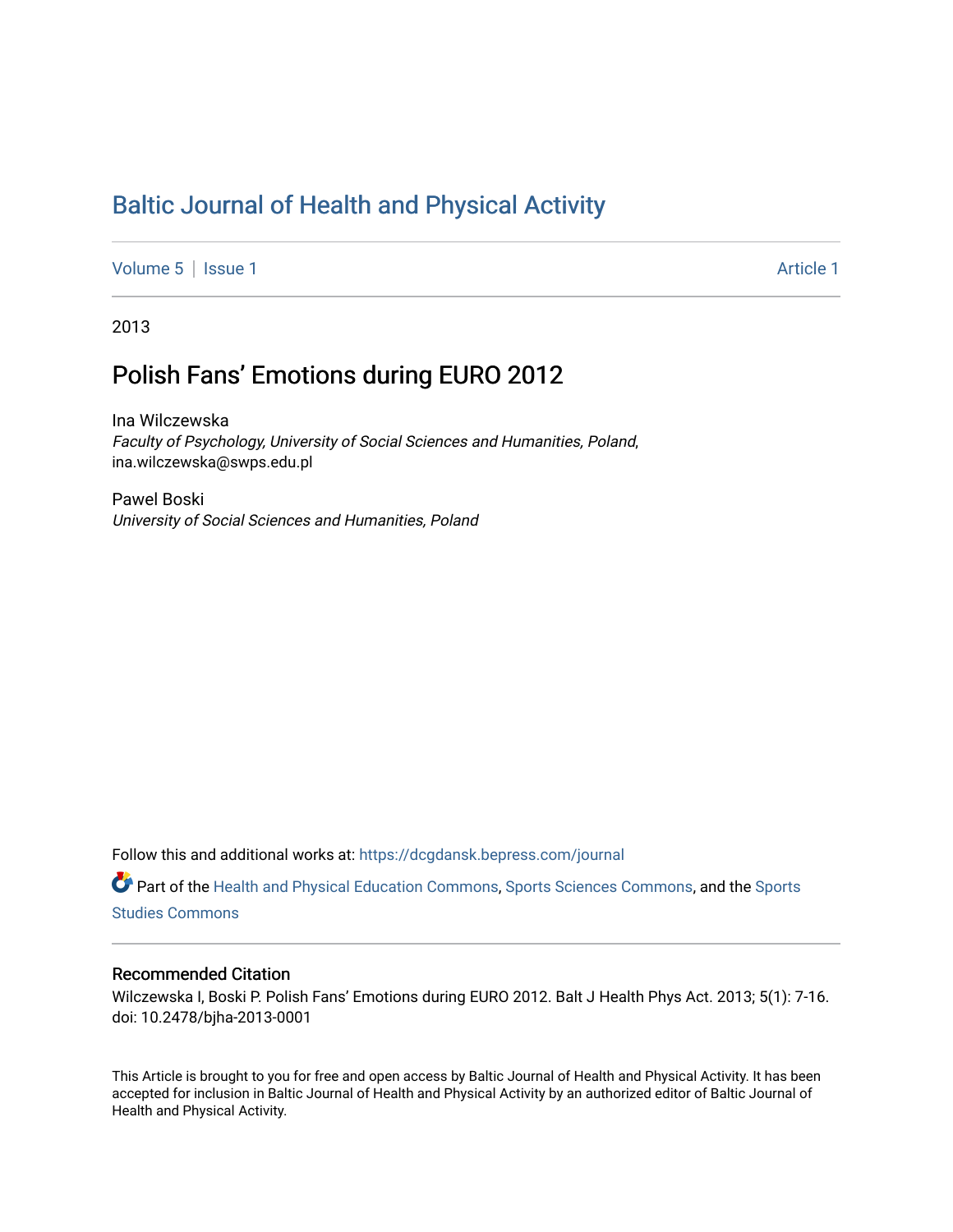

DOI: 10.2478/bjha-2013-0001

|                                                                                                                                            | <b>Polish Fans' Emotions during EURO 2012</b>                                                                                                                                                                                                                                                                                                                                                                                                                                                                                                                                                                                  |
|--------------------------------------------------------------------------------------------------------------------------------------------|--------------------------------------------------------------------------------------------------------------------------------------------------------------------------------------------------------------------------------------------------------------------------------------------------------------------------------------------------------------------------------------------------------------------------------------------------------------------------------------------------------------------------------------------------------------------------------------------------------------------------------|
| <b>Authors' Contribution:</b><br>A - Study Design<br>B - Data Collection<br>C - Statistical Analysis<br>D - Data Interpretation            | Ina Wilczewska <sup>(B, C, D, E, F)</sup> , Paweł Boski <sup>(A, C, D, E, G)</sup><br>University of Social Sciences and Humanities, Warsaw, Poland                                                                                                                                                                                                                                                                                                                                                                                                                                                                             |
| E - Manuscript Preparation<br>F - Literature Search<br>G - Funds Collection                                                                |                                                                                                                                                                                                                                                                                                                                                                                                                                                                                                                                                                                                                                |
|                                                                                                                                            | Key words: football, Championships, fan, emotions                                                                                                                                                                                                                                                                                                                                                                                                                                                                                                                                                                              |
|                                                                                                                                            | Abstract                                                                                                                                                                                                                                                                                                                                                                                                                                                                                                                                                                                                                       |
| <b>Background:</b><br><b>Material/Methods:</b>                                                                                             | The study was conducted during the 2012 UEFA European Football Championships<br>between 8 and 19 June. It aimed at longitudinal investigation into the dynamics of<br>Polish fans' emotions related to the performance of their national football team. Spe-<br>cial focus was laid on investigating the evaluation of organizational preparedness to<br>the tournament as a broader context for sport events, and relating it to fans' emotions.<br>Over 700 individuals took part in 3 waves of the study which corresponded to Polish<br>team's games in the group stage of the tournament. Participants were contacted im- |
|                                                                                                                                            | mediately after the final whistles, receiving e-mails with links to on-line question-<br>naires. In the first wave, respondents filled in the scales of national pride and shame,<br>interest in football, enthusiasm and skepticism after the opening match and anticipa-<br>tory emotions before the second match. In the second wave, outcome-related emo-<br>tions were measured as real (the draw score) and as counterfactual (victory and<br>loss). In the third wave, scales concerning Poland's final defeat were employed. Each<br>wave included measures of fans' behavior during the game.                         |
| <b>Results:</b>                                                                                                                            | The experience of a real (with the Czech Republic) or imaginary (with Russia) defeat<br>was determined by pre-match anticipatory excitement and the intensity of expressive<br>behavior during the match. Satisfaction with the tournament organization and general<br>enthusiasm about the event affected the emotional reaction to the outcome draw (with<br>Russia) as well as to constructive coping with the eventual defeat.                                                                                                                                                                                             |
| <b>Conclusions:</b>                                                                                                                        | Draw is experienced by football fans as qualitatively different from a loss or a victory.<br>Defeat of a team or its victory are highly emotional results whereas a draw leads to<br>more balanced reactions and derives its meaning from the context of the event.                                                                                                                                                                                                                                                                                                                                                            |
| Word count: 4.344<br>Tables: 1<br>Figures: 3<br>References: 14                                                                             | Received: January 2013<br>Accepted: February 2013<br>Published: March 2013                                                                                                                                                                                                                                                                                                                                                                                                                                                                                                                                                     |
| Corresponding author:<br>Ina Wilczewska<br>03-815 Warsaw, Chodakowska 19-31<br>Phone: +4822 517 9812<br>E-mail: ina.wilczewska@swps.edu.pl | University of Social Sciences and Humanities, Faculty of Psychology                                                                                                                                                                                                                                                                                                                                                                                                                                                                                                                                                            |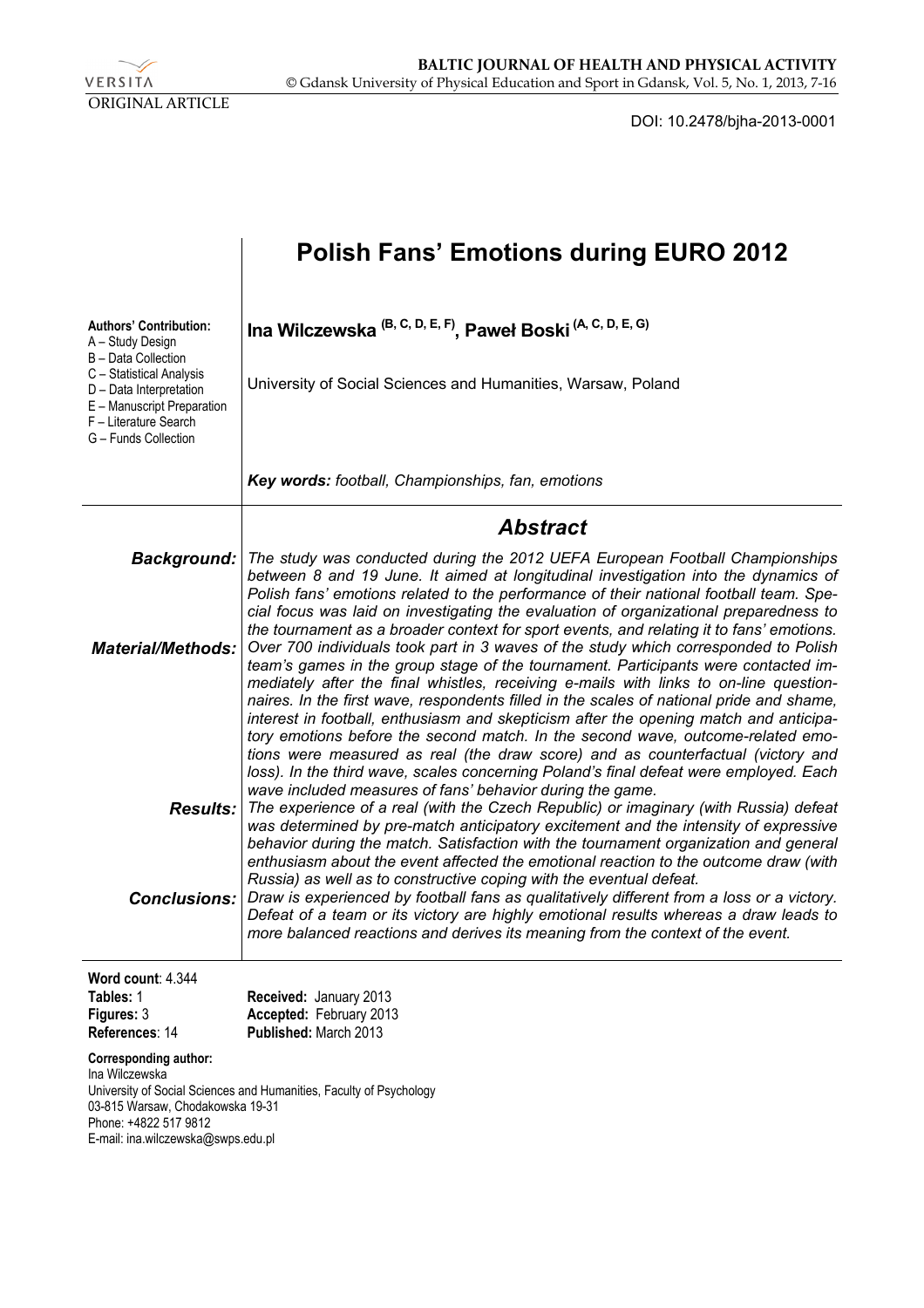### **Introduction**

The European Football Championships of the last year, commonly referred to as EURO 2012, were held in Poland and Ukraine. It was a unique experience for the country and for the general population of Poland, surpassing regular football fans. Preparations for this event lasted five years and made the main theme in the county's political life and public discourse during that time. Those preparations comprised a substantial improvement in road – transport infrastructure and the construction of new stadiums. The three weeks of the championships in June 2012 were regarded in advance by general public and the media as the crucial test for the government, and for the country as the whole, in meeting the European standards. The international image of Poland as an efficient, well organized, and friendly country was at stake.

International events of this scale evoke strong social emotions of a general nature: country pride level, self-esteem or their opposites – shame and disrespect [1]. Another important source of emotions has to do with sports performance of the national team. This team represents "us", i.e. all compatriots; consequently, its victories or defeats are experienced as if they were "ours" [2]. These two are good reasons for expecting extra-large audience to watch the games and to show other forms of interest in the tournament. Indeed, these are the factors which explain the record high numbers of spectators watching the games. Data collected by Nielsen Audience Measurement for Polish television allowed an estimated 14 million audience watching each of the three matches played by the Polish national team (on average) [3]. A situation like this, which is regarded as important and evokes emotional involvement in a substantial proportion of the population, deserves to be studied.

Existing psychological studies have focused on fans' emotions and, conducted during international tournaments, they have not taken into account the specific atmosphere preceding the event. Emotions have been analyzed in the context of national identity [4] or during the ups and downs in team performance [5], but never in the context of state-level preparations to the tournament. Thus, one of the aims of this study was to examine social emotions connected with country level tournament preparations, and sports emotions related to the national team performance on the pitch. The following research question was posed: Would the emotions associated with the evaluation of the country`s preparations for the EURO 2012 be related to the emotions connected with games' outcome?

The second objective of this study was to examine in depth the nature of fans' emotions experienced during the matches played by the Polish national team. The specificity of sport tournaments is reflected in fans' longitudinal emotional involvement. Since the tournament consists of several stages (group stage, quarter-finals, semi-finals and the final), which the victorious team has to pass, fans respond to the dynamics of this process accordingly.

The group stage consists of three matches played by each of the four teams of the group, and therefore it has its own dynamics and drama. The scores achieved in these three matches decide whether a team qualifies for the quarterfinals. It frequently happens that the group result remains unclear until the last match of the group stage. This is why the fans' emotional reaction to the team performance during the group stage is more complex than during any singular sport event. This process starts with anticipatory emotions well before the tournament has begun, it intensifies and continues while the team is playing, and ends with a display of emotions related to the final score. Moreover, ruminations may follow after the defeat, while the next round triggers a new circle, starting with new anticipatory emotions.

Not many studies have tried to capture the processual character of fans' emotional experience during football tournaments. Jones et al. [5] analyzed Spanish and English fans' emotional reactions to their national teams' performance during the 2010 Football World Cup. They collected data at several points in time: pre-tournament, post-match (respectively to all games played by national teams) and post-tournament. They observed significant differences in fans' moods as a response to particular matches and provided evidence that positive emotional experience associated with a team's success persists longer than the negative emotional experience associated with a team's defeat.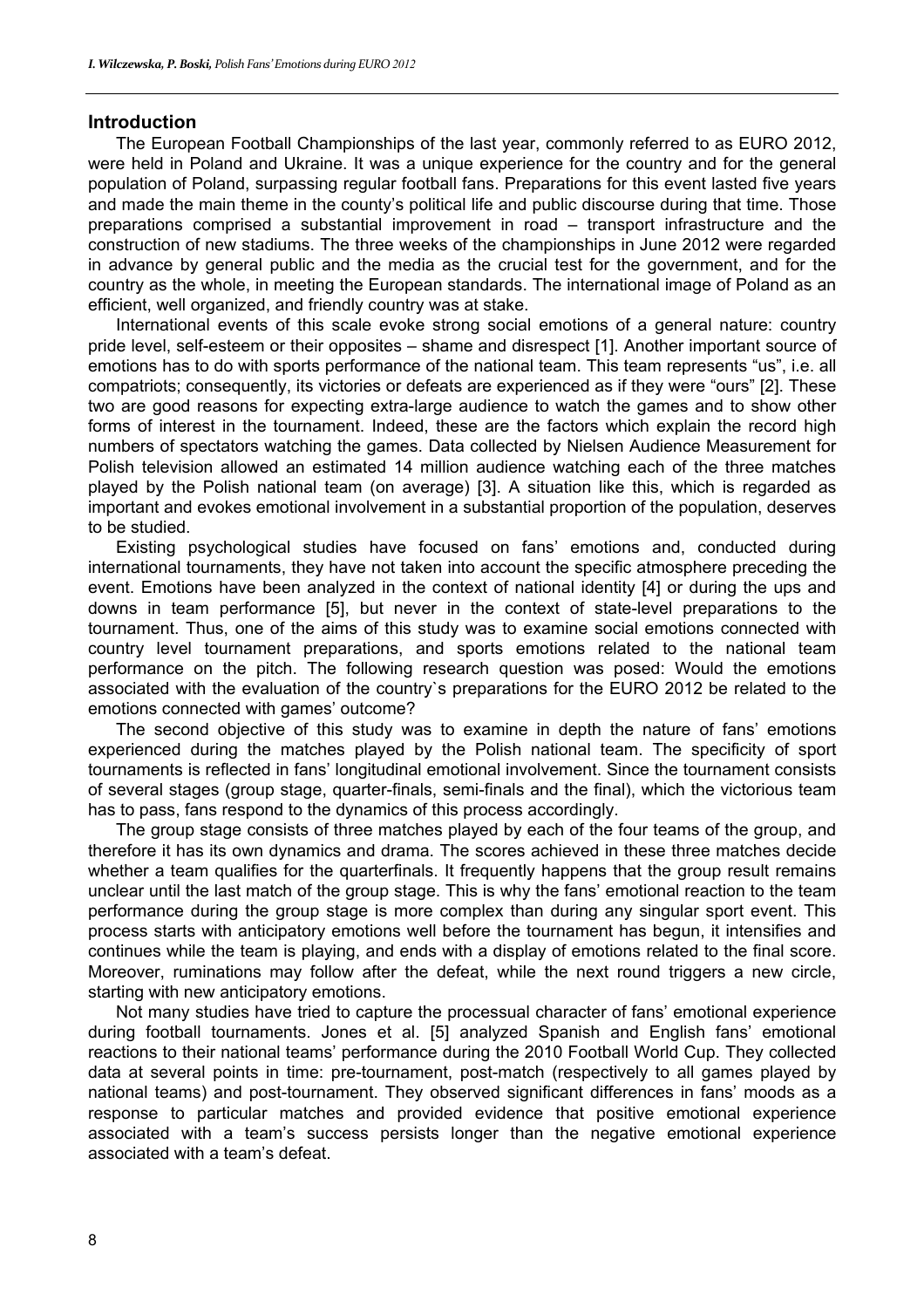It is important to note that the longitudinal aspect of a football tournament corresponds well with processual characteristics of emotional experience. Its anticipatory stage has been well elaborated on in the value expectancy theory of achievement motivation [6, 7, see also: 8]. Expectedness is also one of the components in Scherer's work on emotions [9]. The past time perspective is also present in sport and in the general theory of emotions. Reminiscences of glorious moments or painful defeats are the subject of an individual recall, or can be facilitated by the media when such moments of matches which had taken place decades ago are refreshed.

The processual and circular approach to tournament emotions experienced by fans is illustrated in the following flow chart (Fig. 1).



Fig. 1. The flow chart of fans' emotional process during tournament championships

In the present study we wanted to widen the knowledge about fans' emotional experience, which can be considered as a process in the context of the tournament. We intended to achieve this by investigating emotions in three phases: (i) pre-tournament emotions associated with the general enthusiastic or skeptical attitude towards the event, (ii) pre- and post-game emotions and (iii) post-tournament emotions associated with the eventual failure of the Polish national team.

We decided to consider pre-game emotions (anticipatory emotions) assuming that they serve as an indicator for the atmosphere between consecutive matches. They can reflect the current situational dynamics within the group and the perceived chances for qualifying for the next round, based on the instantaneous evaluation of the performance of the other teams. We hypothesize that there will be a positive relation between the intensity of anticipatory emotions and the intensity of match result-related emotions.

Football matches in the group stage can end in a victory, loss or in a draw. When reactions to the game result are investigated, success or failure gained the most attention [e.g. 5, 10], and little of it is paid to a draw. Similarly, research on what predicts an emotional reaction to the match result is scarce and the existing studies concern exclusively winning or losing games [11, 12]. Common observation leads to a conclusion that the intensity of emotions related to victory or loss is much greater than in the case of a draw. The latter is an ambiguous result (e.g. a team could have been saved from a defeat, or it lost a chance of a win) and therefore its meaning can be derived to greater extent from contextual aspects. Consistently with this reasoning, the following research question was posed: What are the determinants and correlates of emotional reactions to match results and are they different in the case of a draw and victory or defeat?

Furthermore, the study aimed at investigating fans' behavior during the matches and its relation to their emotional involvement. Most studies concerning sports' fans behavior concentrate on violence and aggression [e.g. 13, 14]. Studies investigating fans' behaviors during the match which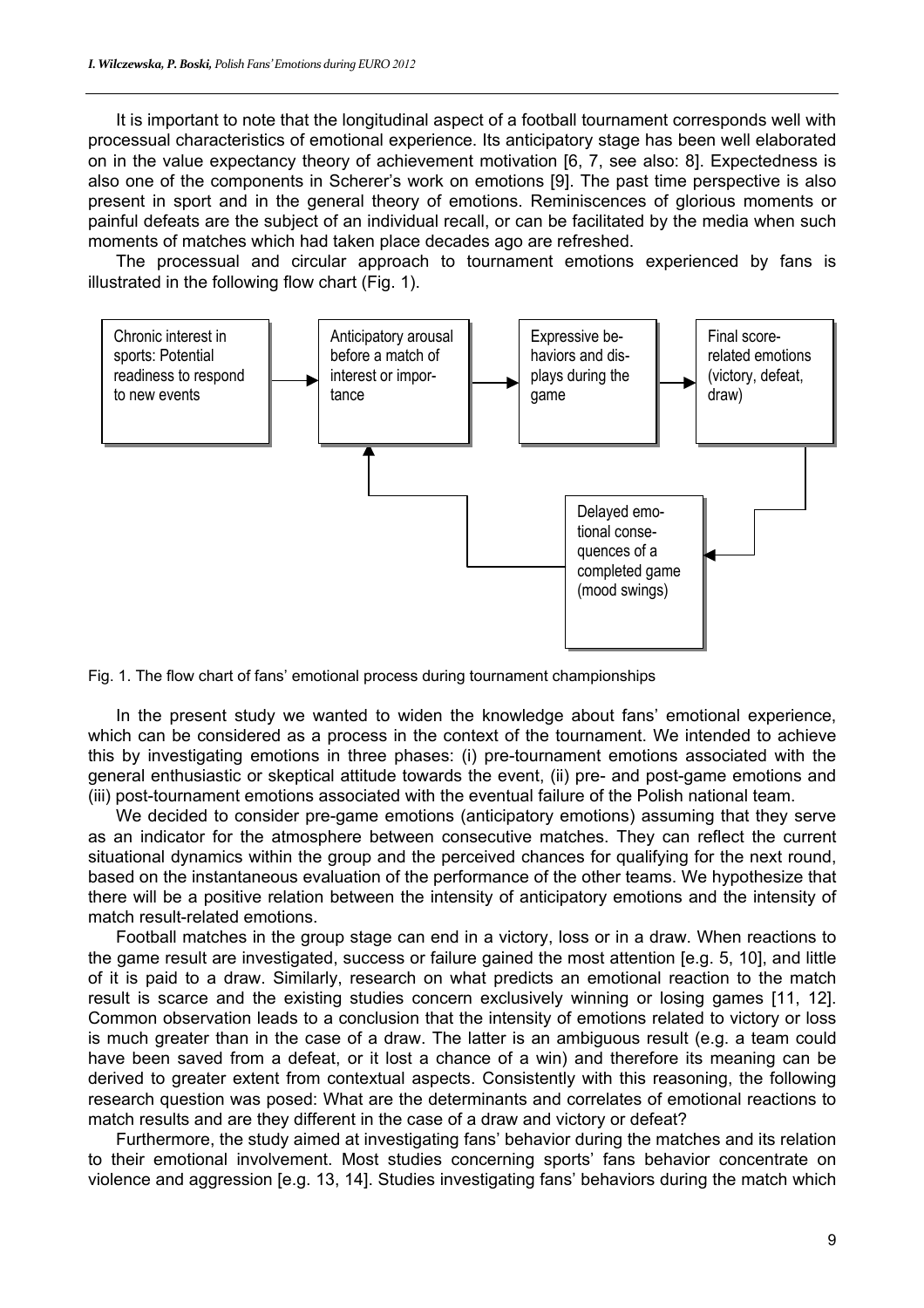do not express violence, but still are a core part of their participation in the event are missing. Hence, the following research question was posed: How is fans' behavior during the game related to the anticipatory excitation and to the final score?

## **Material and Methods**

The longitudinal study was conducted from June 8 to 21, 2012. Its three waves corresponded to the games played by the Polish national team in the group stage of the EURO 2012 tournament. The overall sample consisted of 777 participants from all over the country (though the majority of them lived in Warsaw and Poznań). As planned, sixty percent of them were men, who prevail in population over female football fans. The average age of participants was 34.91 (SD = 13.45), the youngest was 13 years old and the oldest one 78. Participants were recruited by students of the University of Social Sciences and Humanities who received 50 PLN and additional course credits for delivering 10 e-mail addresses of individuals who agreed to participate in the research. The whole study was conducted on-line. Participants were sent links to their e-mails addresses connecting them to on-line questionnaires. In the case of the two first games: the opening match against Greece and later the match against Russia, e-mails where sent immediately after referee's final whistle. So, questionnaires were available in the following time frames: 8 June 11:30 p.m. – 11 June 11:59 p.m. and 13 June 0:30 a.m. – 15 June 11:59 p.m. respectively. The case of the third match against the Czech Republic was different; links where sent over the day after the match and participants could fill in the questionnaires in the following time frame: 19 June 10:25 a.m. - 21 June 23:59 p.m. This difference resulted from the fact that the last wave of the study had not initially been planned. This also had an impact on the sample size, because participants expected to receive an e-mail with a link only twice. 729 individuals took part in the first study wave. In the second wave, data were collected from 716 individuals, mainly those who participated in the first wave but there were also a few new arrivals. For the third wave, e-mails were sent to all individuals participating in the previous two waves, and 394 of them filled in the questionnaires.

All scales used in the research were designed for the purpose of this study. The reason for this was the unique research context and the will to create measures more compatible with people's specific behaviors and emotional reactions to this particular sport event as well as its highly volatile conditions.

Every single scale has been obtained by the use of Principal Components Analysis with Promax rotation, applied to the items which were supposed to tap them. In all scales, except for those described explicitly as different, response format was a five-point Likert scale.

## *Measures used in the first wave*

*Interest in Football.* The scale consisted of 4 items pertaining to football watching: live at game arenas and on TV. Its reliability was  $\alpha$  = 0.77.

*National Pride vs. National Shame.* Two sets, ten-item each, concerned satisfaction and dissatisfaction with the process and outcomes of EURO 2012 preparations. The two-factor structure emerged from the exploratory analysis. The first factor, called National Pride (10 items accounted for 45.8% of the total variance), consisted of such items as: The appearance of our cities has changed for the better; Poland has proved that it is worth much more than people from other countries had thought; I am proud of the fact that Poland has managed to organize the EURO 2012 so well. The reliability of this scale, as indicated by the alpha coefficient, was 0.92. The second factor, National Shame (10 items accounted for 9.8% of the total variance) consists of such items as: Unfortunately, the bad opinions about Poland and Poles have found their confirmations/have been confirmed; We are inept to take care properly of thousands of guests from abroad; Unfavorable stuff is being written and said about us abroad – unfortunately it is all true. The alpha coefficient for this scale was 0.90.

*Tournament Opening Ceremony and the Opening Game: Enthusiasm vs. Skepticism.* Two other sets of items addressed the opening ceremony of the games, and their first event featuring Poland against Greece. A two-factor solution was revealed again. Each factor consisted of 6 items. The Enthusiasm scale accounted for 45.8% of the total variance and had a good reliability,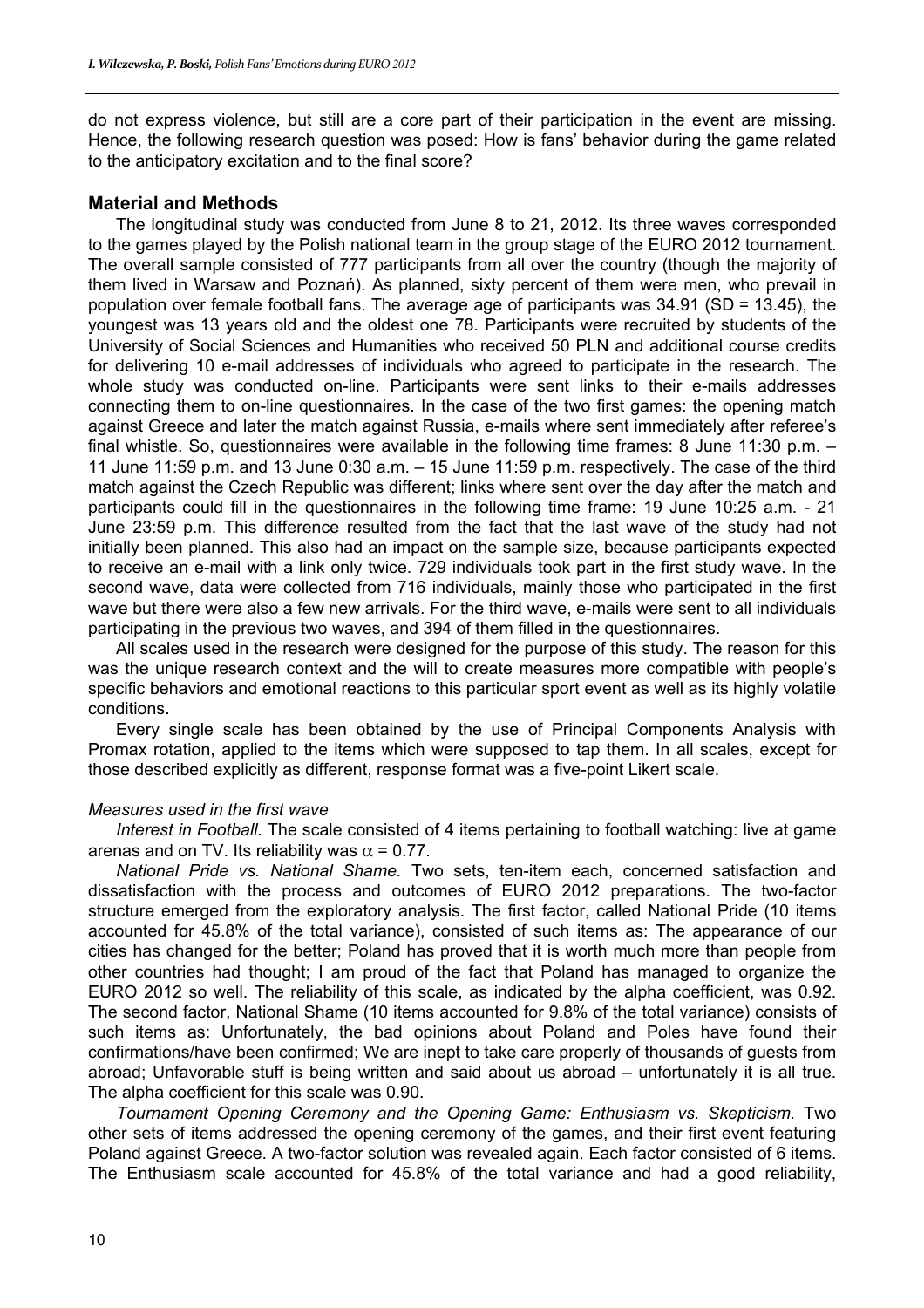$\alpha$  = 0.86. Sample items of this scale are: I was impressed by the excellent organization of the opening ceremony; It was a wonderful experience to hear / the cheering crowd/ the scream of victory when we scored a goal against the Greeks. The Skepticism scale accounted for 15.9% of the total variance and had acceptable reliability ( $α = 0.625$ ). Sample items of this scale are: It could have been better planned and executed; The match was of low quality and boring; I did not enjoy watching it.

*Anticipatory excitement before the Poland-Russia game.* Anticipatory arousal three days ahead of the game was measured with an 11-item scale, of which sample items are: I am excited by this match; Right now, I cannot focus on anything else but this match; I feel the unique atmosphere of this event, which is present all around me. The scale has high reliability of  $\alpha$  = 0.89.

#### *Measures used in the second wave*

Outcome-related emotions were the key variables in wave #2, following the Poland-Russia game. In order to broaden the scope of measures, we designed three instruments: one for the real game result, and two were counterfactual, i.e. corresponding to the remaining potential (imaginary) outcomes of the game. Depending on the final score, we had three packages to be used. Since the game ended with a 1:1 score, the package actually sent to the participants consisted of drawrelated affective measures, accompanied by scales associated with the Polish team's counterfactual victory and defeat.

*Draw.* This 6-item scale reliability was  $α = 0.80$ . Examples of items were: We have a reason to be happy; We have a reason to celebrate; Phew, lots of emotions; All chances are still ahead of us; One cannot demand miracles, our guys made a good job!

*Victory.* This counterfactual scale (10 items,  $\alpha$  = 0.90) expressed emotions after an imaginary victory of the Polish team. Examples of items in the scale were: I feel lots of energy and the will to live; I am so happy, I am in seventh heaven; I want to celebrate, hug everyone and dance.

*Defeat.* The second counterfactual scale (10 items,  $α = 0.87$ ) expressed emotions after an imaginary loss of the Polish team. Examples of items in this scale were: It is a tragedy; I feel depressed – no will to live; I want to cry; I am ashamed – we were humiliated.

#### *Measures used in the third wave*

In contrast to wave 1 and 2, when the materials had been prepared beforehand, questionnaires used in the third wave were constructed after the last match between Poland and the Czech Republic was over, with the defeat which eliminated the Polish national team from the tournament.

*Final Defeat.* The obtained 9-item scale was similar to the Defeat scale from the second wave. It referred to the emotions experienced immediately after the game lost to the Czechs. The scale consisted of such items as: I felt depressed – no will to live; I wanted to cry; I could not believe in what had happened, such a disappointment!; I will not be able to function normally during the next days. The scale reliability was  $\alpha$  = 0.85.

*Coping.* This10-item scale referred to constructive ways of delayed coping with the loss. It has been formulated in the form of popular slogans of those days, chanted to up-beat fans' mood and identity. Examples of the items were: We must stay together: Poles, we're still keeping up with you!; I will still proudly wear our national colors; the EURO 2012 continues, we keep staying happy and cheer other teams on. The scale reliability was  $\alpha = 0.81$ .

*Despair.* This scale reflected a dysfunctional way of dealing with a negative experience. It had 6 items and reliability α = 0.73. Item sample were: I need peace and solitude, I don't want to talk to people; I feel as if some person close to me died; The losses of the Polish team are very painful for me, I take them personally.

*Expressive behaviors during the game.* Questions pertaining to spectators' behavior during the match were measured in each wave. Fans usually respond to the events they are watching with instantaneous expressive behaviors; they may celebrate the moments of glory or sink in a mood of disenchantment and despair. The items of Expressive behaviors had the 'yes' /'no' response format. Sample items are: We were drinking alcohol; we were singing; we were wearing national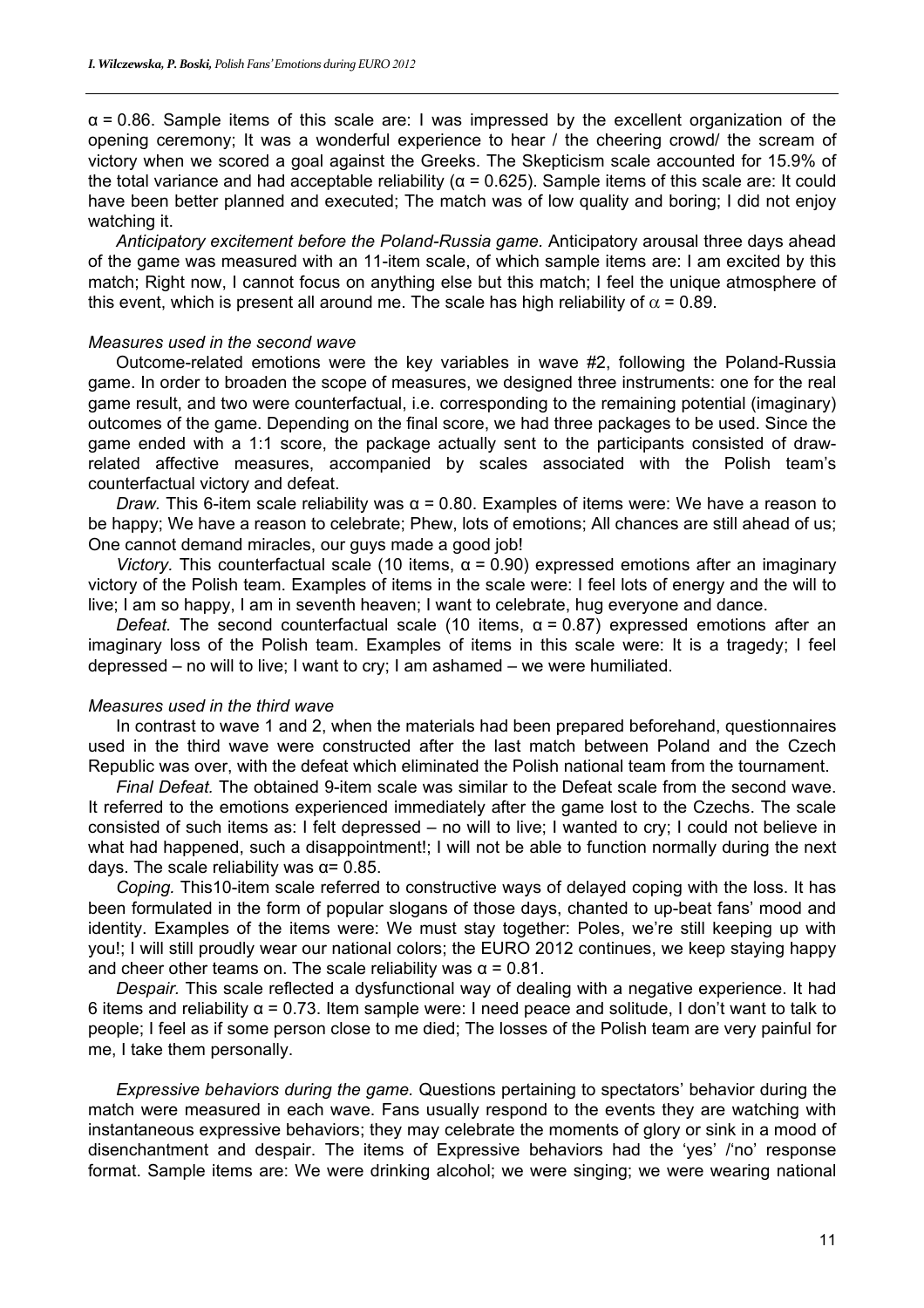colors; we were shouting; we were supporting our guys; we were dancing; we were kissing; we were smoking cigarettes; we were threatening the opponents. The scale had 9 items framed in plural to best capture the accompanying atmosphere and its density in the group environment where the match had been watched. In the third wave most of the items were repeated and a few new were added, such as: We were full of hope in the beginning; We were petrified when the result turned out to 0:1. That scale had 11 items. The scale score resulted from summing up all positive answers, so higher scores meant more expressive behavior displayed. The scales reliability was:  $\alpha$  = 0.73,  $\alpha$  = 0.73,  $\alpha$  = 0.74, respectively.

# **Results**

Correlations between variables were examined in the first step of analysis. Relations between variables from the first and the second wave of the study are shown in Table 1, whereas relations between variables from the two first waves and the third wave are shown in Table 2 (because of differences in the sample size).

| Variables                            | 2)           | 3)       | 4)      | 5)        | 6)        | 7)       | 8)         | 9)       | 10)      | 11)                  |
|--------------------------------------|--------------|----------|---------|-----------|-----------|----------|------------|----------|----------|----------------------|
| 1.Enthusiasm                         | $.12**$      | $.42**$  | $.63**$ | $-42$ **  | $.64**$   | $.46**$  | $.43**$    | $.20**$  | $.39**$  | $.29**$              |
| 2. Skepticism                        | $\mathbf{1}$ | $.11***$ | $-01$   | $.22**$   | $.15***$  | $-04$    | $.08*$     | $.14**$  | $.08*$   | .06                  |
| 3. Interest in football              |              | 1        | $.36**$ | $-.31**$  | $.54**$   | $.24**$  | $.21**$    | $.13***$ | $.33**$  | $.31***$             |
| 4. National pride                    |              |          | 1       | $-0.66**$ | $.46**$   | $.41**$  | $.29**$    | .07      | $.24**$  | $.18***$             |
| 5. National shame                    |              |          |         | 1         | $-.35$ ** | $-.32**$ | $-13^{**}$ | .05      | $-24**$  | $-.17$ <sup>**</sup> |
| 6. Anticipatory excitement PL-<br>RU |              |          |         |           | 1         | $.37**$  | .49**      | $.39**$  | $.43**$  | $.39**$              |
| 7. Draw PL-RU                        |              |          |         |           |           | 1        | $.40**$    | .05      | $.15***$ | $.27**$              |
| 8. Victory PL-RU                     |              |          |         |           |           |          | 1          | $.53**$  | $.31***$ | $.39**$              |
| 9. Defeat PL-RU                      |              |          |         |           |           |          |            | 1        | $.18***$ | $.27**$              |
| 10. Expressive behavior PL-GR        |              |          |         |           |           |          |            |          | 1        | $.50**$              |
| 11. Expressive behavior PL-RU        |              |          |         |           |           |          |            |          |          | 1                    |

Tab. 1. Correlations between variables from wave 1 and wave 2 (660  $\leq$  n  $\leq$ 731)

\*Correlation is significant at the level of 0.05.

\*\*Correlation is significant at the level of 0.01.

| Tab. 2. Correlations between variables from wave 3 and variables from waves 1 and 2 (369 $\leq$ n $\leq$ 372) |  |  |  |
|---------------------------------------------------------------------------------------------------------------|--|--|--|
|---------------------------------------------------------------------------------------------------------------|--|--|--|

| Variables                        | 1)                  | $\mathbf{2}$ | 3)                  | 4)       | 5)      | 6)      | 7)      | 8)                  | 9)         | 10)     | 11)      | 12)       | (13)  | 14)  |
|----------------------------------|---------------------|--------------|---------------------|----------|---------|---------|---------|---------------------|------------|---------|----------|-----------|-------|------|
| 12. Expressive behavior<br>PL-CZ | $.33**$             | .03          | $.21$ <sup>**</sup> | $.15***$ | $-12*$  | $.45**$ | $.27**$ | $34**$              | $.26^{**}$ | $.53**$ | $.52**$  |           |       |      |
| 13. Final defeat PL-CZ           | $.23**$             | .15          | $.13^{**}$          | .06      | .04     | $.37**$ | .08     | .47**               | .58**      | $.28**$ | $.31**$  | 0.46"     |       |      |
| 14. Coping                       | $.40**$             | $-.07$       | $.26**$             | $.35$ ** | $-.32"$ | $.32**$ | $.37**$ | $.27$ <sup>**</sup> | .08        | $.22**$ | $.18***$ | $0.20$ ** | 0.02  |      |
| 15. Despair                      | $.24$ <sup>**</sup> | .13          | $.28$ **            | $.14***$ | .00     | $.43**$ | .07     | $.40**$             | $.45**$    | $.19**$ | .25**    | $0.27$ ** | 0.64" | 0.01 |

\*Correlation is significant at the level of 0.05.

\*\*Correlation is significant at the level of 0.01.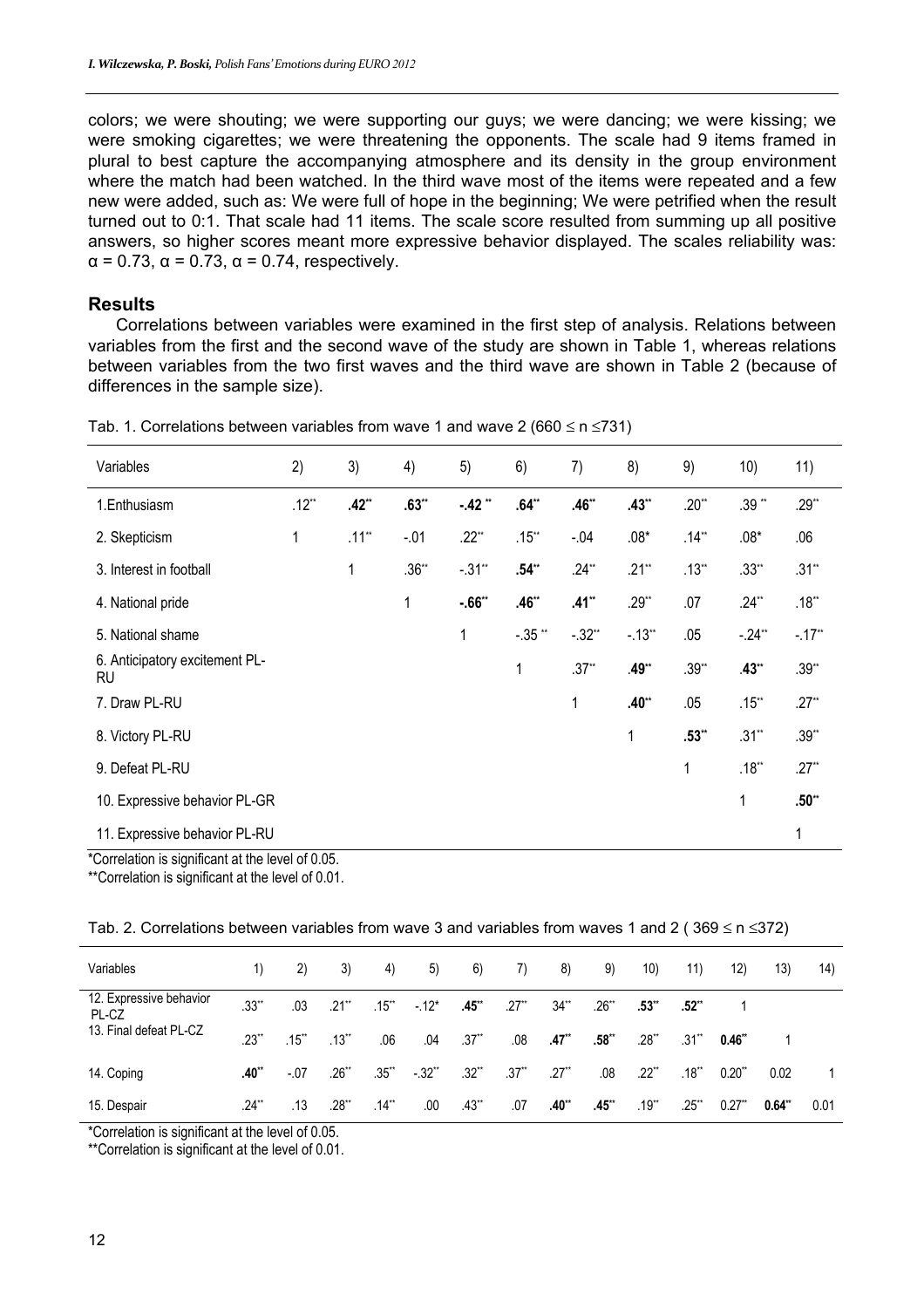An examination of the correlation matrix revealed a significant relationship between two sets of variables: (i) evaluations of country preparedness for the EURO 2012 (national pride and national shame) and (ii) emotional reactions to the game outcomes. Concerning the emotional reactions measured in wave#2, national pride and national shame showed the strongest correlations with emotions after the PL-RU draw game. A little weaker correlations were found with the victory scale. These variables entered into significant relationships with the constructive coping scale in wave#3. There were no significant correlations between national pride and national shame and emotions experienced after the defeat, neither when measured by counterfactual scale included in the second wave nor when measured by the factual final defeat scale in the third wave. Finally, emotions following counterfactual victory and defeat with Russia are strongly correlated, whereas draw-related emotions stand apart.

Next, path models to explain relationships between general and sport evaluations, anticipatory, and outcome-related emotions and behaviors across three waves of measures were tested. The first model has the final defeat as outcome variable (wave#3). Its predictors from wave#1 are interest in football and enthusiasm. Anticipatory emotions from wave 1 and the emotions after the imaginary defeat with Russia in wave 2 are the mediators. This model (see Fig. 2) shows indices of good overall fit ( $x^2 = 16.6$ ; df = 10; p = 0.09; NFI = 0.98; CFI = 0.99 and RMSEA = 0.03).



Fig. 2. Path model for the defeat

*Note.* The regression coefficients presented are standardized betas. Level of significance: \*\*\* = p < 0.001; \*\* = p < 0.01.

Two path lines are seen in Fig. 2, leading from anticipatory PL-RU emotions to waves 2 and 3 consequences. First is through intensity of expressive behaviors, and the other through emotions accompanying an imaginary defeat with Russia. Expressive behaviors during matches are also directly related to the matches' outcome-related emotions. No good model for the victory was obtained.

Another wave 3 path model was obtained for constructive coping with the final defeat and dropping out of the tournament (see Figure 3).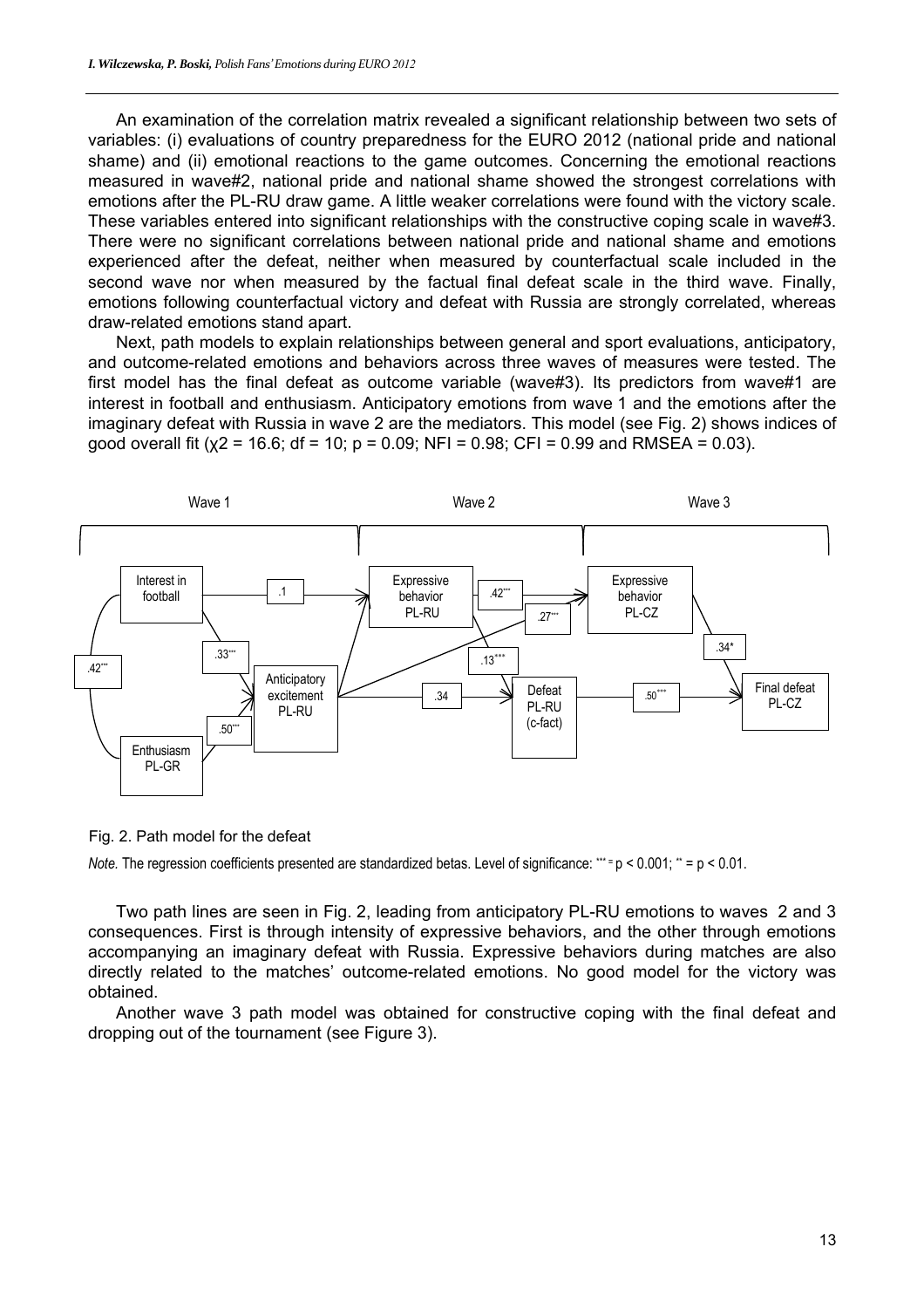

Fig. 3. Path model for the draw

*Note.* The regression coefficients presented are standardized betas. Level of significance: \*\*\* = p < 0.001; \*\* = p < 0.01; \* = p < 0.05

The model showed good overall fit  $(\chi^2 = 7.1; df = 4; p = 0.13; NF = 0.99; CF = 0.99$  and RMSEA = 0.03). In this case the central mediator was the scale of wave#2 PL-RU draw-related emotions. It had two significant predictors from wave#1: the opening game enthusiasm and national pride of EURO 2012. The relationship between interest in football and the draw was also mediated by PL-RU anticipatory excitement, but this path was much weaker than in the case of the first model concerning imaginary loss. Most essential is the link between PL-RU draw emotions in wave#2 and constructive coping in wave#3. Their antecedents are also similar: positive emotions of national pride and initial enthusiasm. Expressive behaviors did not fit into this model.

## **Discussion**

The purpose of the present study was to explore spectator emotions during the 2012 UEFA European Football Championships. Special attention was paid to the local-Polish context of this event. The measures that we constructed served this purpose; they were all research bound. Regarding the atmosphere preceding and accompanying the tournament we wanted to investigate whether the appraisal of the final result of the five years of preparation process to the EURO would be associated with the sports emotions such as reaction to match scores. The data collected shows that such relations do exist. The more satisfied a person is with the state of preparation of the country to the event, the more intensive and positive emotions are experienced in response to the victory and draw of the national team. This positive link works with the constructive way of coping with the loss as well. The more a person is proud of the organization, the better his/her coping with the final defeat after the team's drop-out from the tournament.

An analogous negative relation is observed with the dissatisfaction. The more a person is dissatisfied and ashamed of the organization of the event, the less intense is the positive affect after the imagined victory or a draw (with Russia). There is no such relation between general EURO-2012 positivity and emotions experienced after a defeat, neither imaginary (to Russia), nor real (to Czech Republic). It looks as if general satisfaction with the championships reinforces positive game related emotions.

We have proposed a processual approach to emotions experienced by fans during sporttournament with a special focus on anticipatory emotions. We have hypothesized that the intensity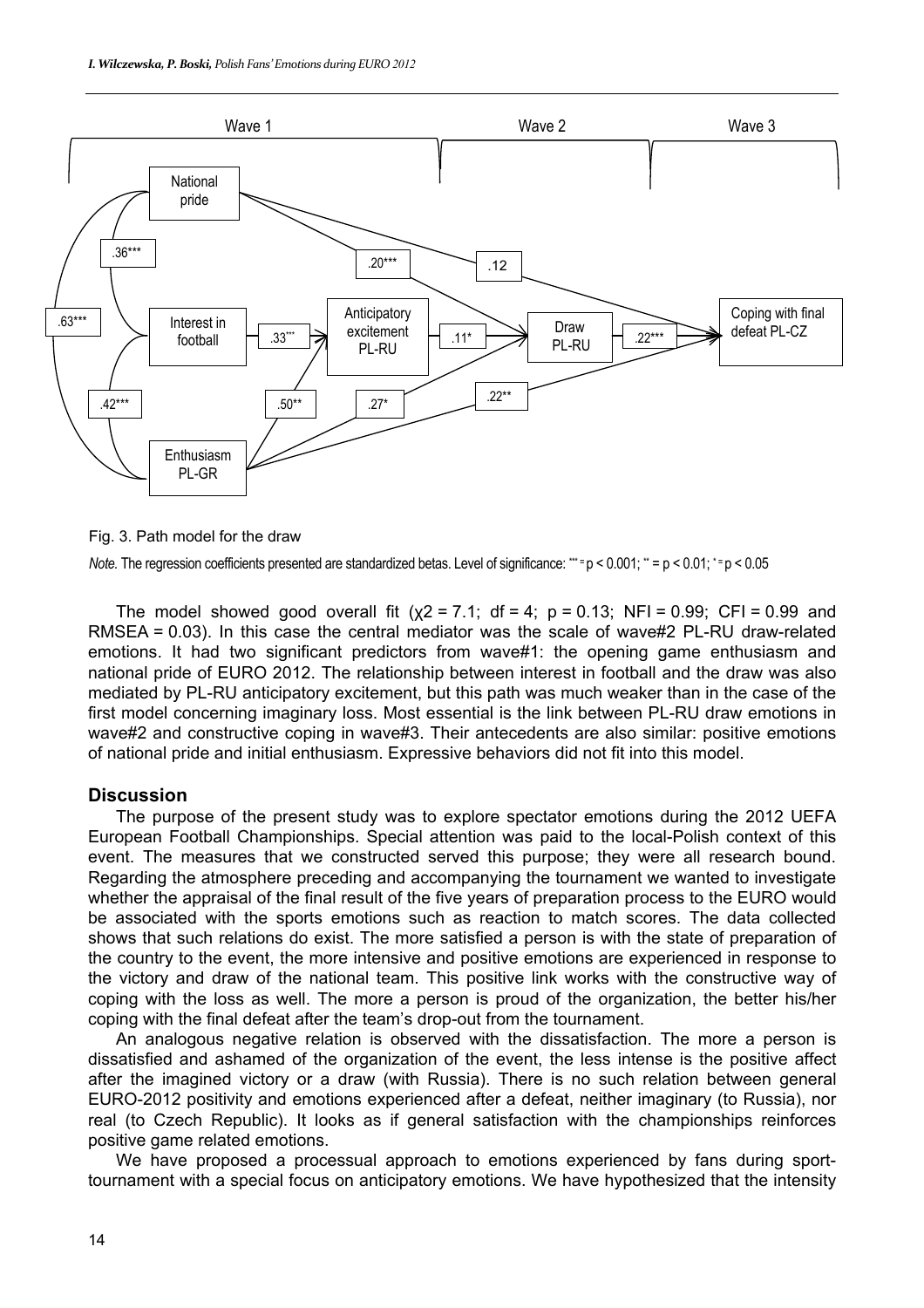of anticipatory emotions will be positively associated with the intensity of emotional reaction to the game result. This led to creation of a model concerning the predictors and correlates of emotions experienced by Polish fans during the three matches played by the Polish national team. The postulated paths turned out to be strong when the imaginary defeat in the Poland-Russia match was taken into consideration but not when reactions to the real draw score were analyzed. To best capture the specificity of draw-related emotions a second model was proposed. This model showed that the overall satisfaction with the tournament organization and enthusiasm about the tournament opening ceremony and the opening match are important predictors of draw-related emotions and of the coping optimism after the team dropped out. The excitement of the upcoming match does not play a distinctive role in this second model.

Cheering during the match, which expresses emotional involvement at the time when the game is being played, is unrelated to draw experience, contrary to the situation of a defeat. In the case of a lost match, pre-match excitement plays a significant role influencing the emotional reaction to the game outcome and it affects expressive behavior during the match. The number of activities undertaken while watching the match is directly related to the intensity of post-match emotions. The obtained models indicate that a draw is a qualitatively different experience than the loss. Defeat of a team is a highly emotional experience while a draw leads to more balanced reactions, constraining emotional display and keeping emotions under control. Being inconclusive as a game outcome, the meaning of a draw can be derived from the context; internally it conveys a meaning of emotional self-control. In the researched situation such an important context was the state-level preparation of the championship. Satisfaction from, and enthusiasm regarding the event facilitate also constructive coping after the team had been eliminated from further play. Thus, a draw bolsters ego-strength in dealing with reality evoking emotions. This is opposite to defeat and victory, when individuals and groups yield to strong emotions and are overwhelmed by them.

## **Conclusions**

We did not manage to create a separate model explaining victory-related emotions. While the counterfactual scales were used to assess reactions to victory and defeat, the further development of the competition led to a real loss in the last group stage game and it constituted a logical causality chain by giving a real context to imaginary defeat emotions. This allowed for the creation of a model concerning the overall performance of the national team. No such natural prolongation of the victory-related emotions existed. Still, (imagined) victory seems to share more elements with defeat than with draw-related emotions; this remains to be tested in future studies.

# **References**

- 1. Parkinson B, Fisher AH, Manstead ASR. Emotion in social relations. New York: Psychology Press; 2005.
- 2. Tajfel H. Some developments in European social psychology. *European Journal of Social Psychology* 1972;2:307-322.
- 3. Oglądalność Euro 2012 6,3 mln widzów fazy grupowej (raport) [in Polish] [Euro 2012 ratings 6.3 million viewers of the group stage (the report)] [http://media2.pl/euro2012/93299-Ogladalnosc-Euro-2012- 63-mln-widzow-fazy-grupowej-raport.html] [accessed on 16.01.2013]
- 4. Gibbons T. English national identity and the national football team: the view of contemporary English fans. *Soccer & Society* 2011; 12:865-879.
- 5. Jones MV, Coffee P, Sheffield D, Yangüez M, Barker JB. Just a game? Changes in English and Spanish soccer fans' emotions in the 2010 World Cup. *Psychology of Sport and Exercise* 2012;13:162-169.
- 6. Atkinson JW. A theory of achievement motivation. New York: Wiley; 1966.
- 7. McClelland DC. Human motivation. Glennview: Scott, Foresman & Co; 1985.
- 8. Boski P. Potrzeba osiągnięć a wzrost ekonomiczny [in Polish] [Achievement need and economic growth]. In: Reykowski J, editor. *Osobowość a społeczne zachowanie ludzi [Peronality vs people's social behaviour].* Warszawa: KiW; 1980, 25-120.
- 9. Scherer KR. The role of culture in emotion-antecedent appraisal. *Journal of Personality and Social Psychology* 1997;7:902-922.
- 10. Kerr JH, Wilson GV, Nakamura I, Sudo Y. Emotional dynamics of soccer fans at winning and losing games. *Pers Indiv Differ* 2005;38:1855-1866.